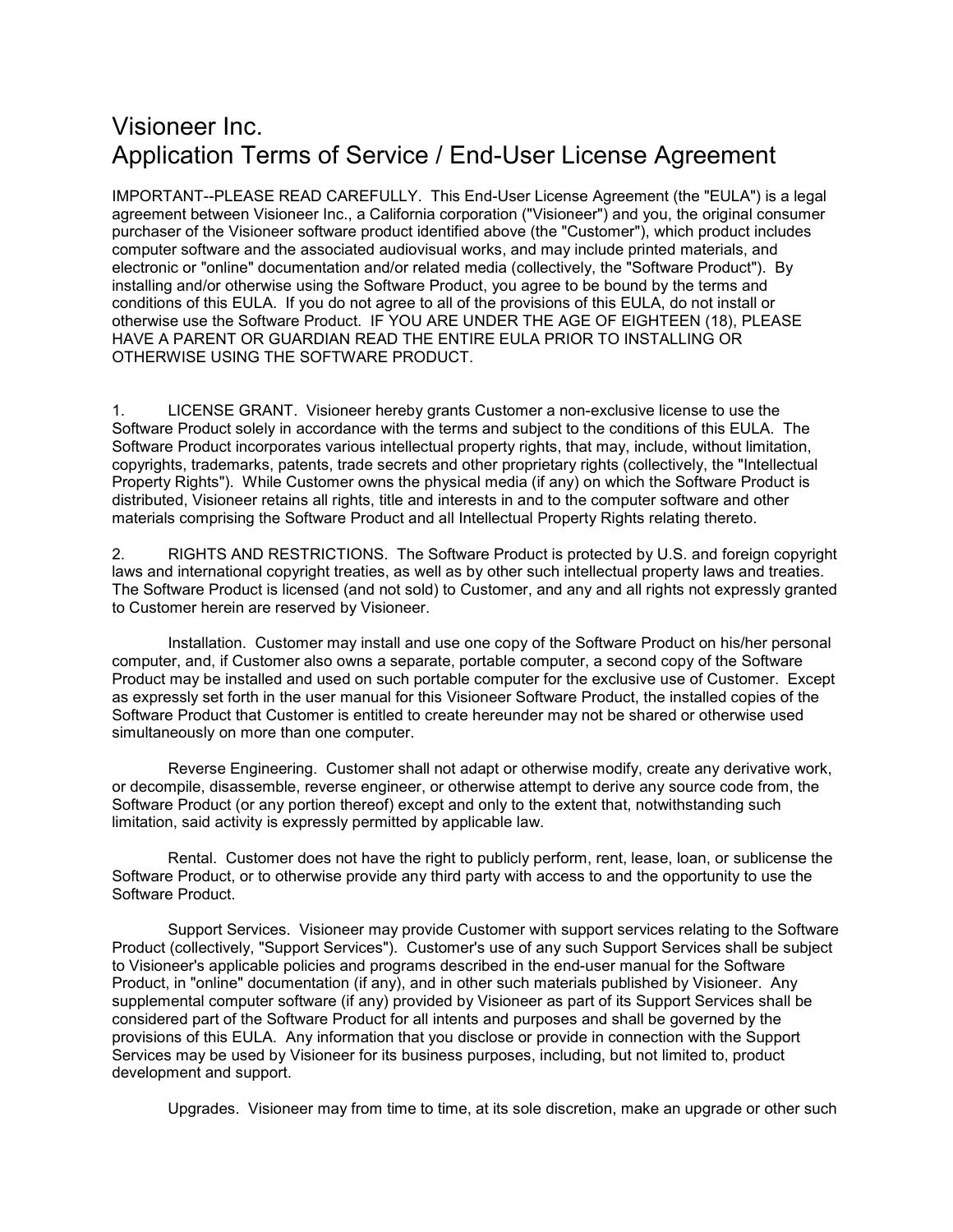revised version of the Software Product (an "Upgrade") available and notify Customer of the applicable terms and conditions for receiving any such Upgrade, which may require Customer to return certain components of the Software Product prior to receiving the subject Upgrade.

Component Parts. The Software Product is licensed for use as a single product, and the component parts of the Software Product may not be separated for use in any other application(s) or for use on more than one computer (except as otherwise expressly authorized by Visioneer in writing).

Transfer of Software Product. Customer may permanently transfer all of his/her rights under this EULA, provided that (i) Customer transfers the entire Software Product, including any and all components thereof, (ii) Customer retains no copy or copies of the Software Product, and (iii) the transferee agrees to all of the terms and conditions of this EULA. Customer's transfer of any Upgrade must be accompanied by transfer of all prior versions of the Software Product licensed to Customer hereunder.

3. LIMITED WARRANTY. Visioneer warrants that the media on which the Software Product is recorded will be free from defects in materials and workmanship for a period of ninety (90) days after the date of the original Customer's purchase thereof. Visioneer's sole liability and obligation with respect to any breach of this limited express warranty is, at Visioneer's sole option, to (i) repair or replace any such defective media, or (ii) refund the purchase price (if any) paid by Customer for the Software Product, provided Customer returns such media to Visioneer (together with a copy of Customer's dated receipt regarding his/her purchase of such product) within one (1) week after the expiration of the applicable warranty period and provided that Visioneer can confirm the existence of the defective condition alleged by Customer. Customer shall be responsible for the costs of freight and insurance in returning any defective media to Visioneer, and Visioneer shall be responsible for the costs of shipping the repaired or replaced media back to Customer.

 The foregoing limited warranty shall be inapplicable to any media that has been modified or subjected to accident, abuse, or unusual physical or electrical stress, or to any problem with the media that is unrelated to any defect in materials or workmanship. Any repaired or replacement media will be warranted for the remainder of the original warranty period or for thirty (30) days, whichever is greater. The limited express warranty set forth herein gives Customer certain legal rights, and Customer may also have certain other rights which vary from state to state and/or from jurisdiction to jurisdiction.

4. NO OTHER WARRANTIES. EXCEPT AS EXPRESSLY PROVIDED IN SECTION 3, ABOVE, THE SOFTWARE PRODUCT AND ANY UPGRADE THERETO IS/ARE PROVIDED TO CUSTOMER ON AN "AS IS" BASIS, WITHOUT WARRANTY OF ANY KIND OR NATURE. VISIONEER AND ITS SUPPLIERS MAKE, AND CUSTOMER RECEIVES, NO WARRANTIES OR CONDITIONS, EXPRESS, IMPLIED OR STATUTORY, INCLUDING, WITHOUT LIMITATION, ANY IMPLIED WARRANTIES OF MERCHANTABILITY, FITNESS FOR ANY PARTICULAR PURPOSE, OR NON-INFRINGEMENT OF ANY THIRD-PARTY RIGHTS, AND THEIR EQUIVALENTS UNDER THE LAWS OF ANY JURISDICTION, REGARDING THE SOFTWARE PRODUCT AND/OR ANY UPGRADE THERETO.

5. LIMITATION OF LIABILITY. TO THE MAXIMUM EXTENT PERMITTED BY APPLICABLE LAW, VISIONEER SHALL NOT BE LIABLE TO CUSTOMER OR ANY THIRD PARTY FOR ANY INCIDENTAL, CONSEQUENTIAL, SPECIAL, PUNITIVE OR OTHER DAMAGES OF ANY KIND OR NATURE ARISING OUT OF THE USE OF OR INABILITY TO USE THE SOFTWARE PRODUCT AND/OR ANY UPGRADE THERETO, EVEN IF VISIONEER HAS BEEN ADVISED OF THE POSSIBILITY OF ANY SUCH DAMAGES, AND CUSTOMER HEREBY ASSUMES ALL RISKS AS TO THE QUALITY, PERFORMANCE, OPERATION OF AND/OR INABILITY TO OPERATE THE SOFTWARE PRODUCT AND/OR ANY UPGRADE THERETO. IN NO EVENT SHALL VISIONEER'S LIABILITY HEREUNDER EXCEED THE PRICE WHICH CUSTOMER PAID FOR THE ITEM(S) WHICH IS/ARE THE SUBJECT OF ANY CLAIMED LIABILITY. Some states do not allow the exclusion or limitation of incidental or consequential damages or of implied warranties, so certain of the foregoing provisions may not apply to Customer.

6. U.S. GOVERNMENT RESTRICTED RIGHTS. The Software Product and all Upgrades (if any)